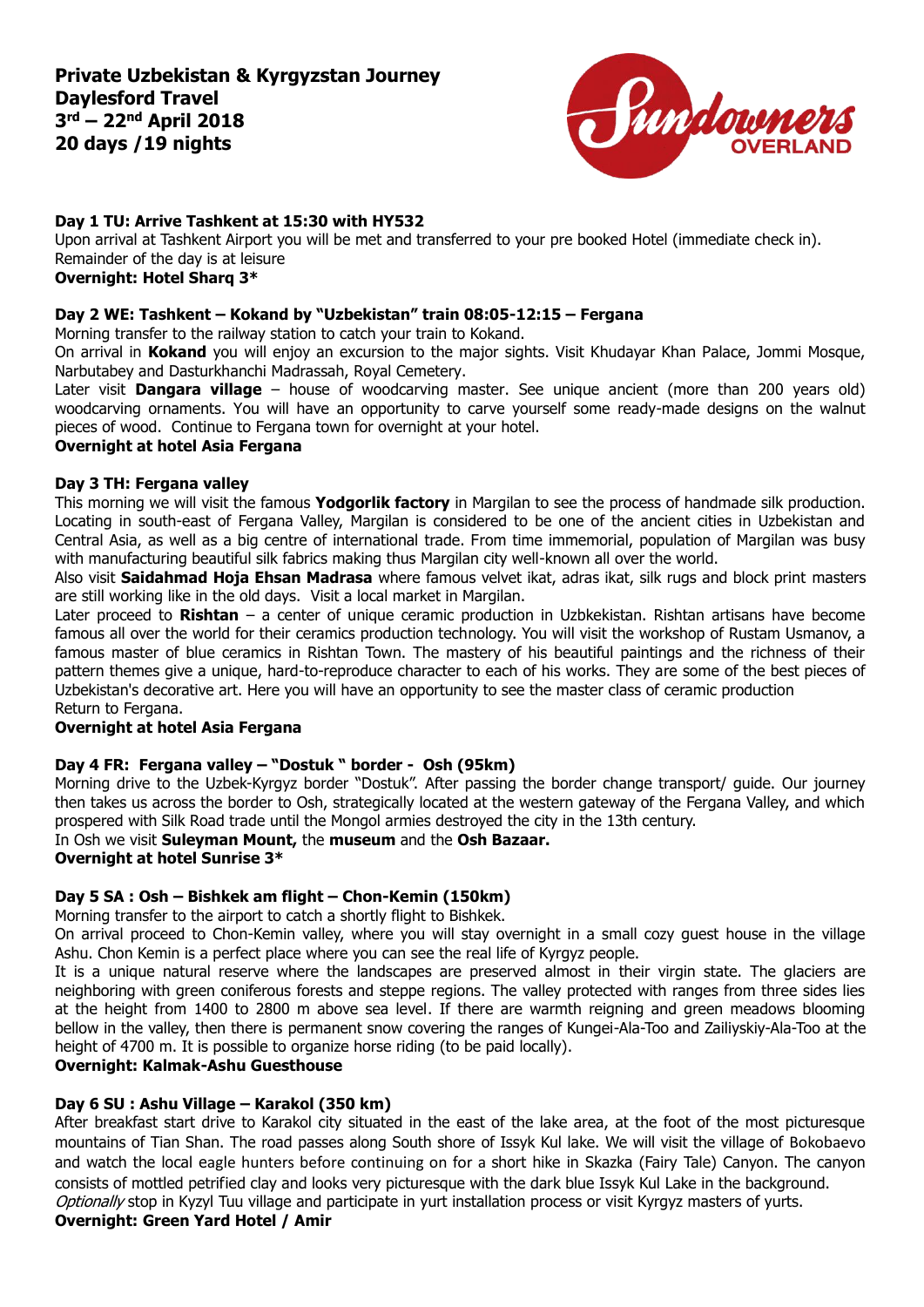# **Day 7 MO : Karakol – Djety Oguz – Karakol (80 km)**

Today we visit a Chinese mosque, which was constructed in 1907, in the style of a Chinese temple for the local Dungans, yet was built in the Kyrgyz traditional wood feathering style instead of metal nail construction. We will also visit the striking Holy Trinity Orthodox Cathedral, which was completed in 1895. In the afternoon we travel to the Valley of the Flowers and Djety-Oguz where we can enjoy a light hike through the magnificent canyon of red sandstone.

# **Overnight: Green Yard Hotel / Amir**

# **Day 8 TU : Karakol – Cholpon Aty (150 km)**

After breakfast we are heading to Cholpon Aty. On the way visit the Museum of N. M. Przhevalski, the outstanding Russian explorer of Asian continent.

Arrive in Cholpon Aty city and visit Cholpon-Ata Petroglyphs site, the temple in the open air of Scythian and Hung sun civilizations in 9-8 centuries BC till 3-4 centuries AD

### **Overnight: Hotel Kapriz**

## **Day 9 WE: Cholpon-Ata – Bishkek (260km)**

Morning we head out for Bishkek, visiting Burana tower en route. Burana tower is situated in the centre of ancient town – Balasagun. The tower is 24, 6 metres high (the original height was 45 meters). On arrival in Bishkek we will have short introductory city tour to visit Manas Monument, the main national hero of the Kyrgyz people, continue with a walking tour around main Ala Too Square to watch ceremony of changing of the Guard of Honor, visit Independence Monument, main governmental buildings, and finish at the Old Square with Parliament House and the only survived in Central Asia Lenin's Monument.

## **Overnight: Hotel Discovery / Garden 3\***

## **Day 10 TH: Bishkek – Tashkent HY780 18:40-19:00**

Today we are going to have a day trip to the National Park **Ala-Archa**. It is situated 41 km to the south of Bishkek, at the altitude of 1600-4800 m, and occupies an area of over 2,200 hectares. The parks name is translated from Kyrgyz as "the Speckled Juniper (Archa)", in honor of a plant which can be seen here at every turn. Ala-Archa is a wonderful place to have a picnic on a river bank and enjoy the surrounding view. Beautiful landscapes of the foothill steppes and mountain forests will help you to get an unforgettable aesthetic pleasure. There are also numerous mountain trails for hikers and a special base camp for climbers. Return to Bishkek and transfer to the airport for your flight to Tashkent. On arrival transfer to hotel.

## **Overnight: Hotel Sharq 3\*+ or similar**

# **Day 11 FR: Tashkent – Samarkand by "Afrosiab" express train 07:30-09:48**

Morning transfer to railway station for train to Samarkand. On arrival transfer to hotel, check in. Full day city tour of Samarkand to visit **Gur Emir** – a famous point of interest on the tour of Central Asia and of Uzbekistan. The name means "Tomb of the King", and this is the mausoleum of the Asian conqueror Tamerlane and his descendents.

Later visit **Registan Square** which was for many centuries the heart of Samarkand. The word "registan" means "a sandy place", and is derived from the sand left behind after a river running through the region had dried up. See the three beautiful madrassahs: the Ulug-Bek Madrasah built in the fifteenth century; the Tillya-Kori Madrasah built in the seventeenth century; the Sher-Dor Madrasah, also built in the seventeenth century. Also visit the chief Friday Mosque called **Bibi-Khanum** and **Silk Road bazaar** nearby.

#### **Overnight: Hotel Malika Prime or similar**

#### **Day 12 SA: Samarkand**

Morning continue exploring Samarkand to visit the **Shahi Zinda** necropolis, **Ulugbek's observatory**, constructed by Ulugbek (Grandson of the Great Amir Temur) in 1428-1429 and ancient settlement of **Afrosiab**, which is situated on the spurs of Chupan-Ata hills to the north-east of present-day Samarkand. According to the legend, it was here, on the banks of the river Siab, that the Turanian king and hero Afrosiab, a character of the folk epic 'Shahnama', founded the town that became the capital of Sogdiana. Afternoon is at leisure.

## **Overnight: Hotel Malika Prime or similar**

# **Day 13 SU: Samarkand – Shakhrisabz – Bukhara (368km)**

Morning drive to Bukhara en route excursion to Shakhrisabz - the birthplace and home town of Central Asia's foremost conqueror - the Great Amir Temur. Visit Ak Saroy Palace – the greatest palace, built by Tamerlan, similar in structure to Samarkand's Bibi Khanum Mosque, but unparalleled in size and decoration. The inscription survived only in part, yet the ruined entrance towers stand in monumental testimony to an age of power writ large on tiled canvas. See Dorus Tilavat seminary, Kok Gumbaz mosque, Dorus Saidat and the Friday mosque.

# Continue on to Bukhara and on arrival transfer to hotel.

# **Overnight at hotel Boutique Minzifa**

# **Day 14 MO: Bukhara**

Full day exploring fabulous Bukhara. This incredible city, one of the most famous names of medieval Islam, is home to hundreds of registered monuments. Look around - they're literally everywhere. On today's tour we visit some of the main highlights (listed below), as well some lesser known sights along the way. Bring a fully charged camera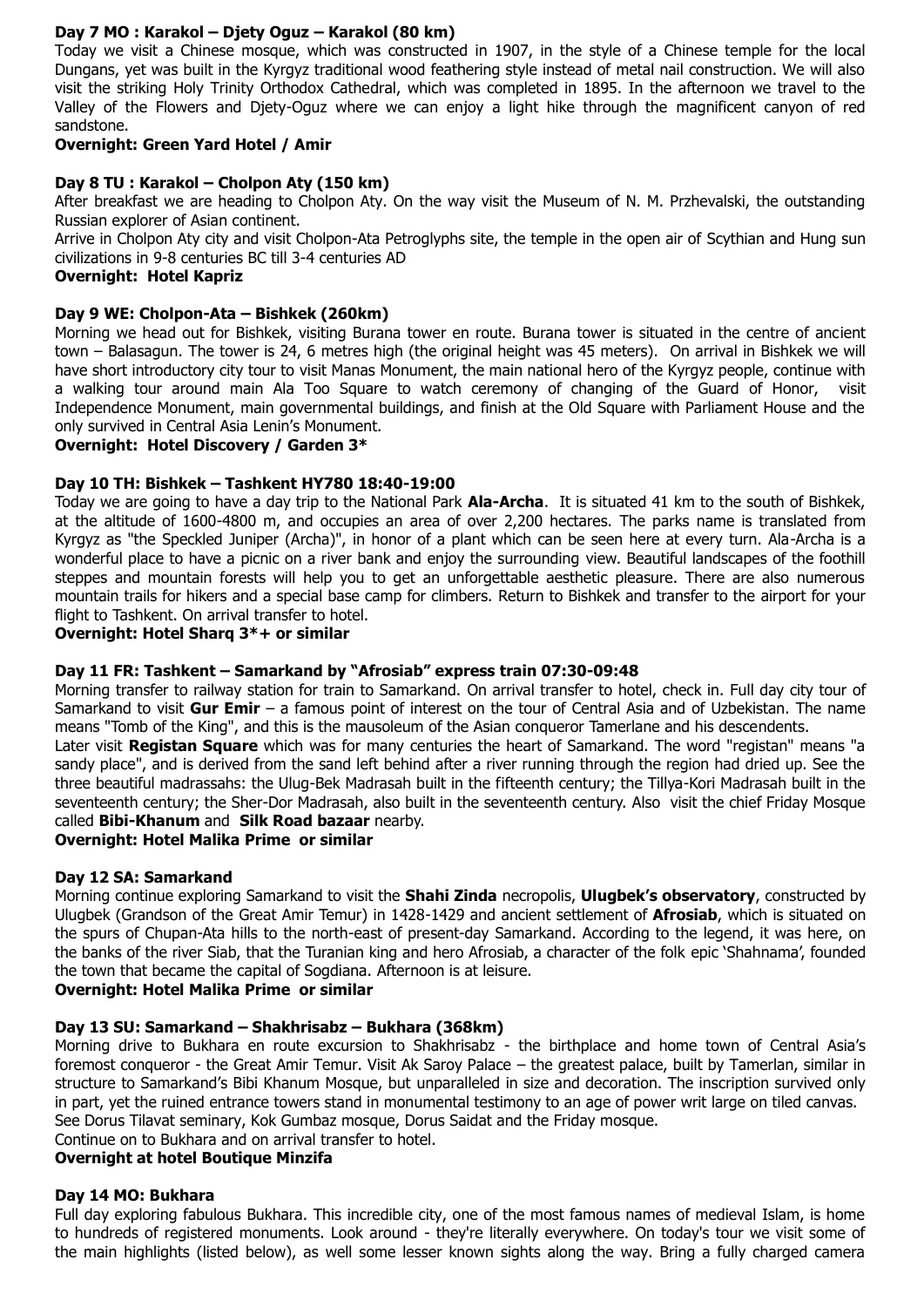battery. In no particular order we will visit: Lab-i-khauz ensemble - modern centre of traditional Uzbekistan, madrassah Nadirkhon Devanbegi, Khanaga, Mogaki Attari mosque, Poi Kalon minaret and mosque, see Madrassahs Aziz Khan and Ulugbek. After lunch visit Ark Fortress, Balakhauz mosque, mausoleum of Ismail Samanid, Chashma Ayub. We will also visit Hunarmand UNDP Assisted workshops near Lyabikhauz. We see block printing, metal chasing, suzani embroidery, carving and miniature painting, gold embroidery.

# **Overnight at hotel Boutique Minzifa**

## **Day 15 TU: Bukhara**

Morning we proceed with an out-of-town excursion to visit the **Sitora-i-Mokhikhosa**, the summer residence of the former emir of Bukhara where you can see unique mixture of traditional Russian style of architecture harmoniously mixed with local oriental traditions. Famous thrown white hall decorated with carved alabaster resembles halls in Peterhof Palace in the suburbs of St Petersburg. It has a selective Suzani collection, as well as other artifacts.

Later excursion to **Bahauddin Naqshbandi Mausolem** famous Sufi spiritual leader of this region in 14th century. Bahouddin Naqshband's cult was highly venerated among folks. The rulers, too, paid a considerable attention to this architectural ensemble. Return to Bukhara. Remainder of the day is at leisure

## **Overnight at hotel Boutique Minzifa**

## **Day 16 WE: Bukhara – Khiva (460 km) 7-8 hours drive**

Morning drive to Khiva via famous Kizil Kum desert (Red sands). See desert flora and fauna: unique saksaul trees and other desert vegetation, different kind mammals. Stop at Amudarya river bank. Upon arrival in Khiva check in at your pre booked hotel.

## **Overnight at hotel Malika Kheivak**

## **Day 17 TH: Khiva - Urgench (30km) – Tashkent flight HY0056 20:10-21:40**

Khiva is made for walking. It is compact, well looked after, lived in and basks in a beautiful desert light. This walking tour takes in all the major sights of the Ichan Kala - the citadel - where we will see the truncated Kalta Minor minaret, the Kunya Ark, the Madrassah Rakhimkhon, the Mausoleum of Pakhlavan Makhmud and Islam Khodja minaret - from the latter you will see the entire town beneath you and the desert beyond. As you walk around you can imagine the layers of history around you - the town is thought to date back more than 2,000 years. What can be seen now would not be dissimilar to the city that the Russian Army stormed in 1873 in their conquest of Central Asia. The ravages of modern development have been largely kept away from the citadel itself, much to our advantage. In the afternoon we will continue, visiting the Friday mosque and Tashauli Palace, including the harem. Transfer to Urgench airport to take your evening flight to Tashkent. Transfer to hotel.

**Overnight: Hotel Sharq 3\*+**

#### **Day 18 FR: Tashkent**

Tashkent is one of the oldest and largest cities in Central Asia, the Uzbek capital since 1930, and very much a showpiece of Soviet and post-soviet architecture. Morning excursion to the old part of the city to visit the **Khast Imam Square** – the place where relics of the Muslim world are collected & it is the religious center of Tashkent and a place of worship for Muslim pilgrims. A rich library of oriental manuscripts is also located there. The world famous Koran of Caliph Osman has been preserved here. Ottoman Koran is known as the primary source of Islam holy book that was written in the middle of VII century period. Later visit **Kukeldash Madrassah** and **Chorsu bazaar**, the oldest market in Tashkent. Long hundreds years ago it was one of the busiest bazaars in Central Asia, since it is located on the silk route.

**EXCLUSIVE -** Today you will be invited to the workshop of famous family of ceramists in Uzbekistan - Akbar and Alisher Rakhimov. Here you will have an opportunity to have a lecture about history of ceramics and see the unique collection of their exclusive works. You will also enjoy tea ceremony with sweets and pastry baked especially for you. In the afternoon visit the Museum of Applied Arts located in the Russian Turkestan governor's old mansion: over 7,000

pieces of traditional folk art: ceramic, glass and porcelain, handmade and machine embroidery, national fabrics and costumes, carpets, varnished miniatures, jewellery starting from the first half of 19th century.

Later an excursion to Mustakillik (Independence) Square in the heart of Tashkent and famous Tashkent Metro (underground) decorated with local marble and granite like an underground palaces, visit

Amir Temur squire and Opera & Ballet Theatre square.

## **Overnight: Hotel Sharq 3\*+**

# **Day 19 SA: Tashkent**

Free time at your leisure in Tashkent to relax and enjoy your last day in Uzbekistan. Perhaps some last minute souvenir shopping or a visit to the Tamerlane Museum. **Overnight: Hotel Sharq 3\*+**

# **Day 20 SU: Tashkent – departure flight at 08:25 with HY333**

Transfer to the airport for your departure flight home